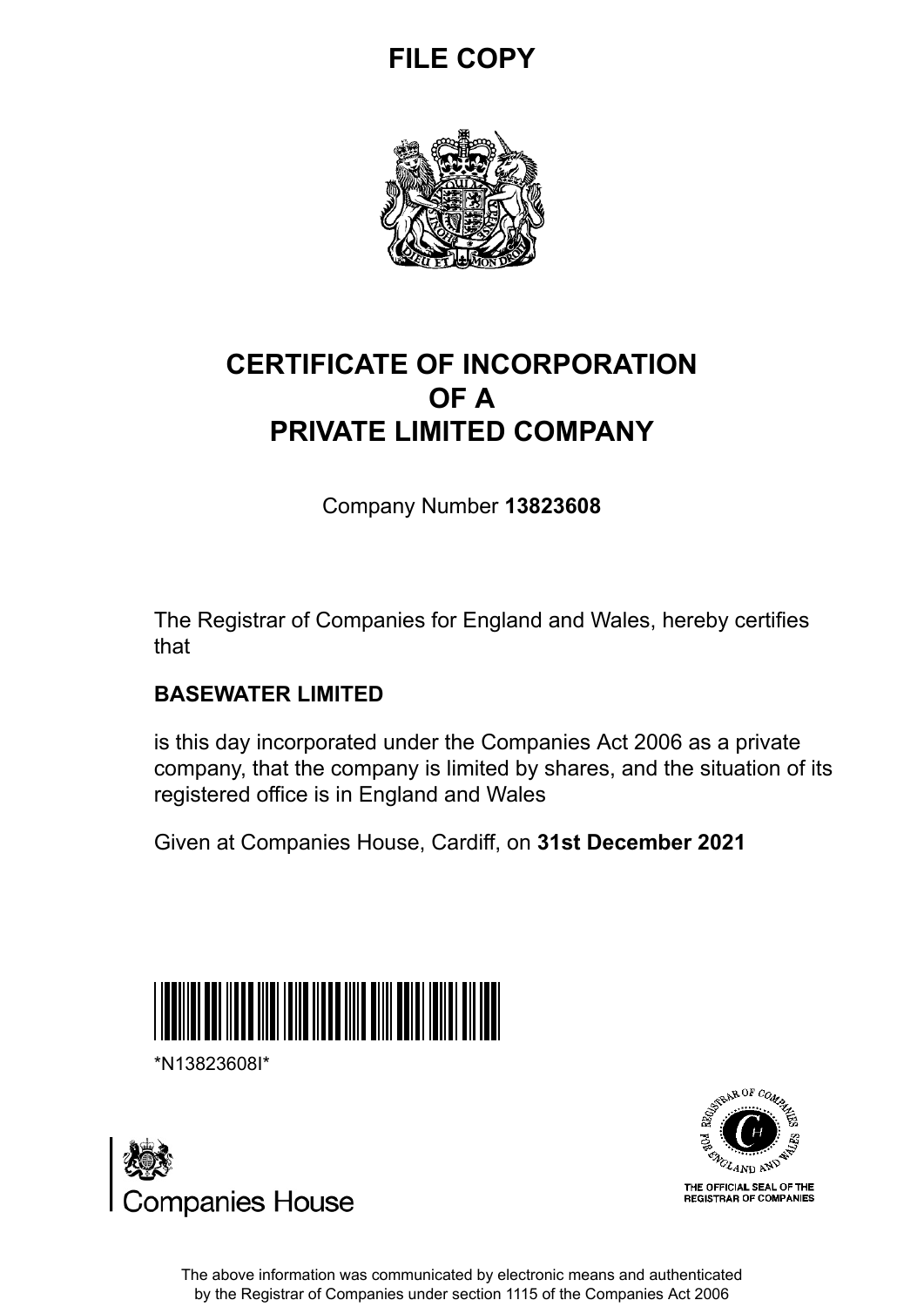



### **Application to register a company**

*Received for filing in Electronic Format on the:* **30/12/2021** *XAKGJJZM*



| Company Name in |  |
|-----------------|--|
| full:           |  |

#### **BASEWATER LIMITED**

*Company Type:* **Private company limited by shares**

**England and Wales**

*Situation of Registered Office:*

*Proposed Registered Office Address:*

**FLAT 12 LONDONERRY PARADE STELLING ROAD ERITH UNITED KINGDOM DA8 3JJ**

*Sic Codes:* **70229**

*I wish to entirely adopt the following model articles:* **Private (Ltd by Shares)**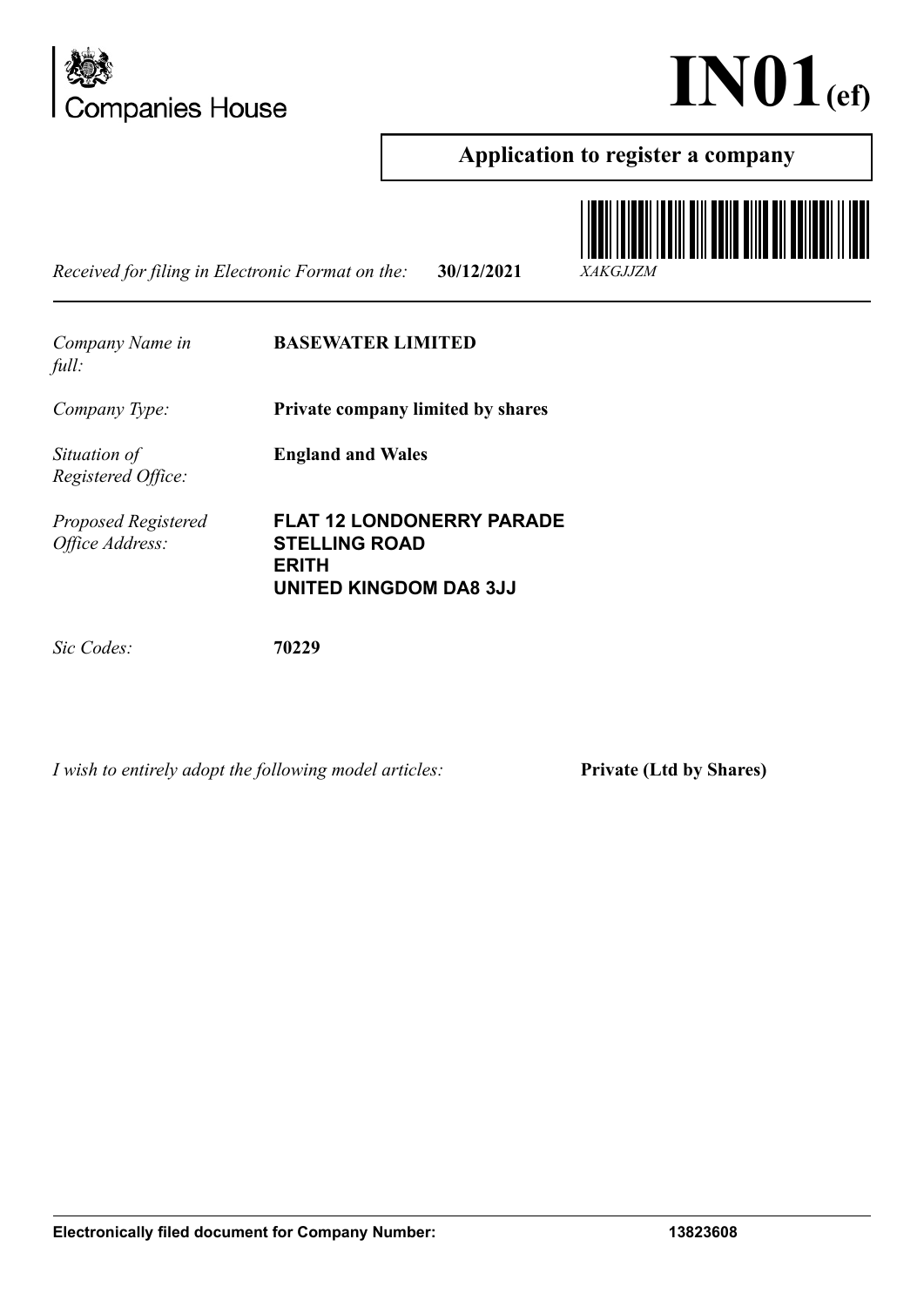### *Company Director 1*

| Type:                              |                                 | <b>Person</b>                           |
|------------------------------------|---------------------------------|-----------------------------------------|
| Full Forename(s):                  |                                 | <b>JAMES</b>                            |
| Surname:                           |                                 | <b>CHAPMAN</b>                          |
| Former Names:                      |                                 |                                         |
| Service Address:                   |                                 | recorded as Company's registered office |
| Country/State Usually<br>Resident: |                                 | <b>UNITED KINGDOM</b>                   |
| Date of Birth:<br>Occupation:      | $**/10/1970$<br><b>DIRECTOR</b> | <b>BRITISH</b><br><i>Nationality:</i>   |

*The subscribers confirm that the person named has consented to act as a director.*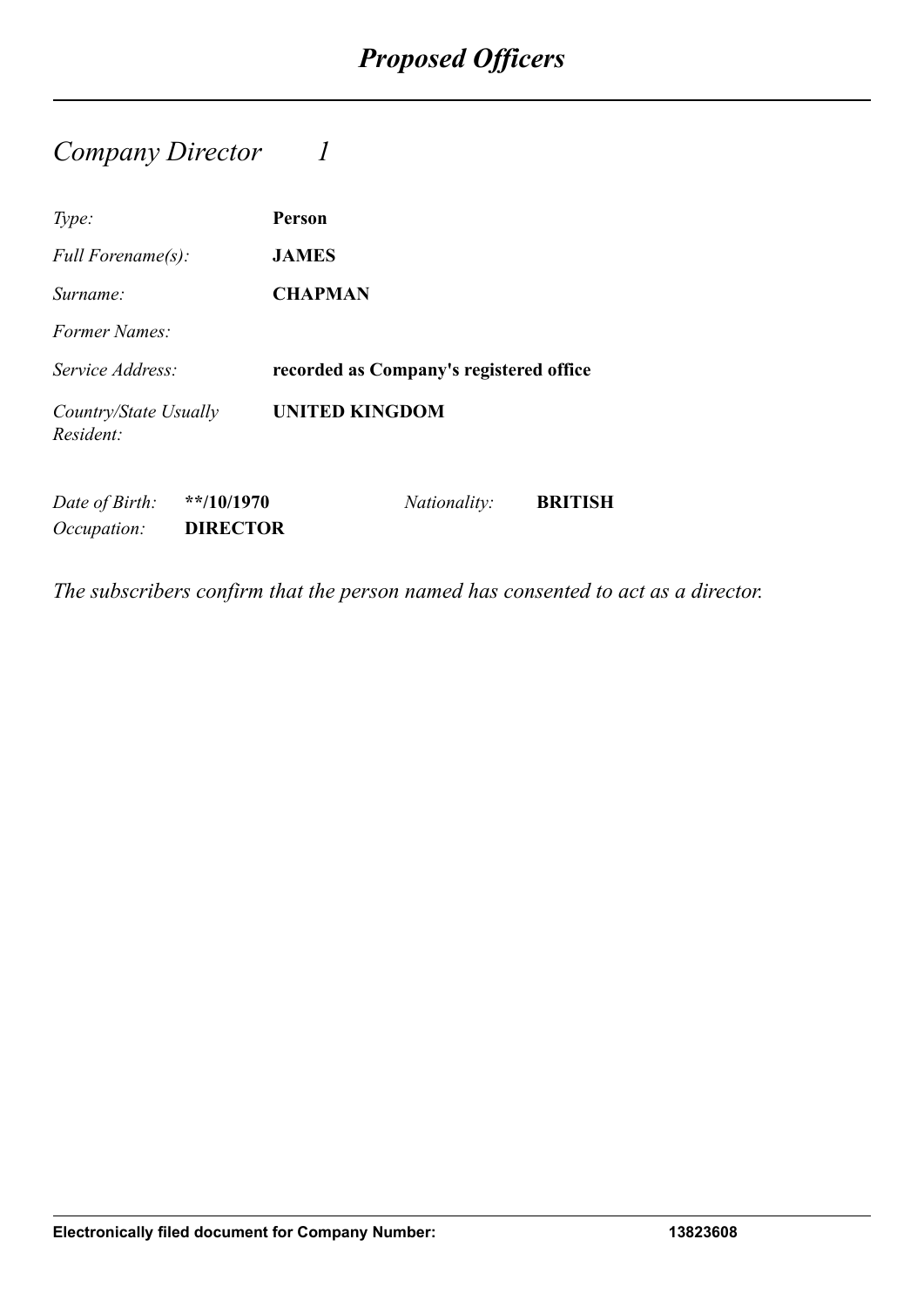*Class of Shares:* **ORDINARY** *Currency:* **GBP** *Prescribed particulars*

*Number allotted* **1** *Aggregate nominal value:* **1**

#### **FULL RIGHTS REGARDING VOTING, PAYMENT OF DIVIDENDS AND DISTRIBUTIONS**

#### **Statement of Capital (Totals)**

| Currency: | ${\mathsf G} {\mathsf B} {\mathsf P}$ | Total number of shares:        |  |
|-----------|---------------------------------------|--------------------------------|--|
|           |                                       | Total aggregate nominal value: |  |
|           |                                       | Total aggregate unpaid:        |  |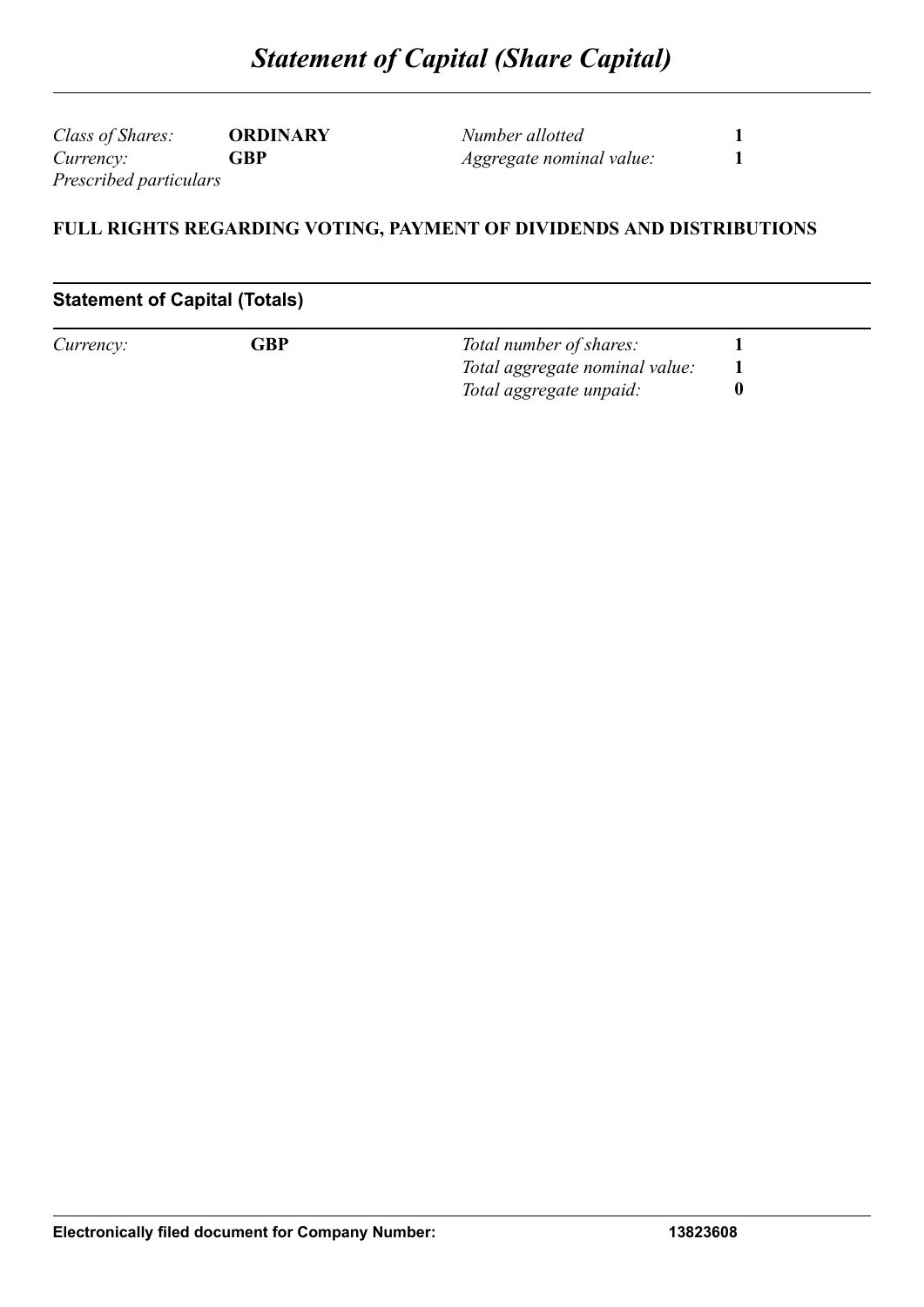#### *Name:* **JAMES CHAPMAN**

| Address | <b>FLAT 12 LONDONERRY</b> | Class of Shares:        | <b>ORDINARY</b> |
|---------|---------------------------|-------------------------|-----------------|
|         | <b>PARADE</b>             |                         |                 |
|         | <b>STELLING ROAD</b>      | Number of shares:       |                 |
|         | <b>ERITH</b>              | Currency:               | <b>GBP</b>      |
|         | <b>UNITED KINGDOM</b>     | Nominal value of each 1 |                 |
|         | <b>DA8 3JJ</b>            | share:                  |                 |
|         |                           | Amount unpaid:          | $\mathbf 0$     |
|         |                           | Amount paid:            |                 |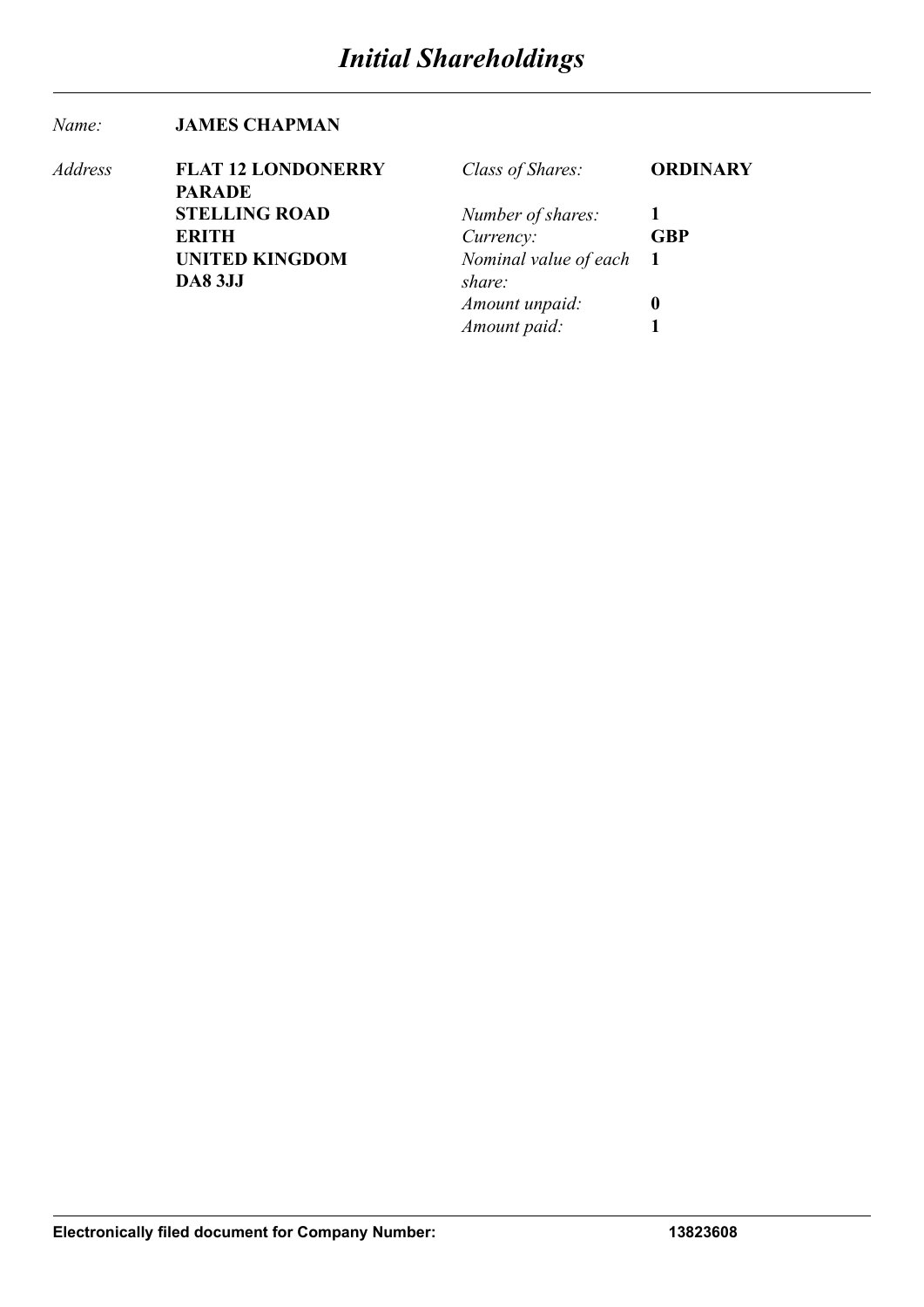**Statement of initial significant control**

**On incorporation, there will be someone who will count as a Person with Significant Control (either a registerable person or relevant legal entity (RLE)) in relation to the company**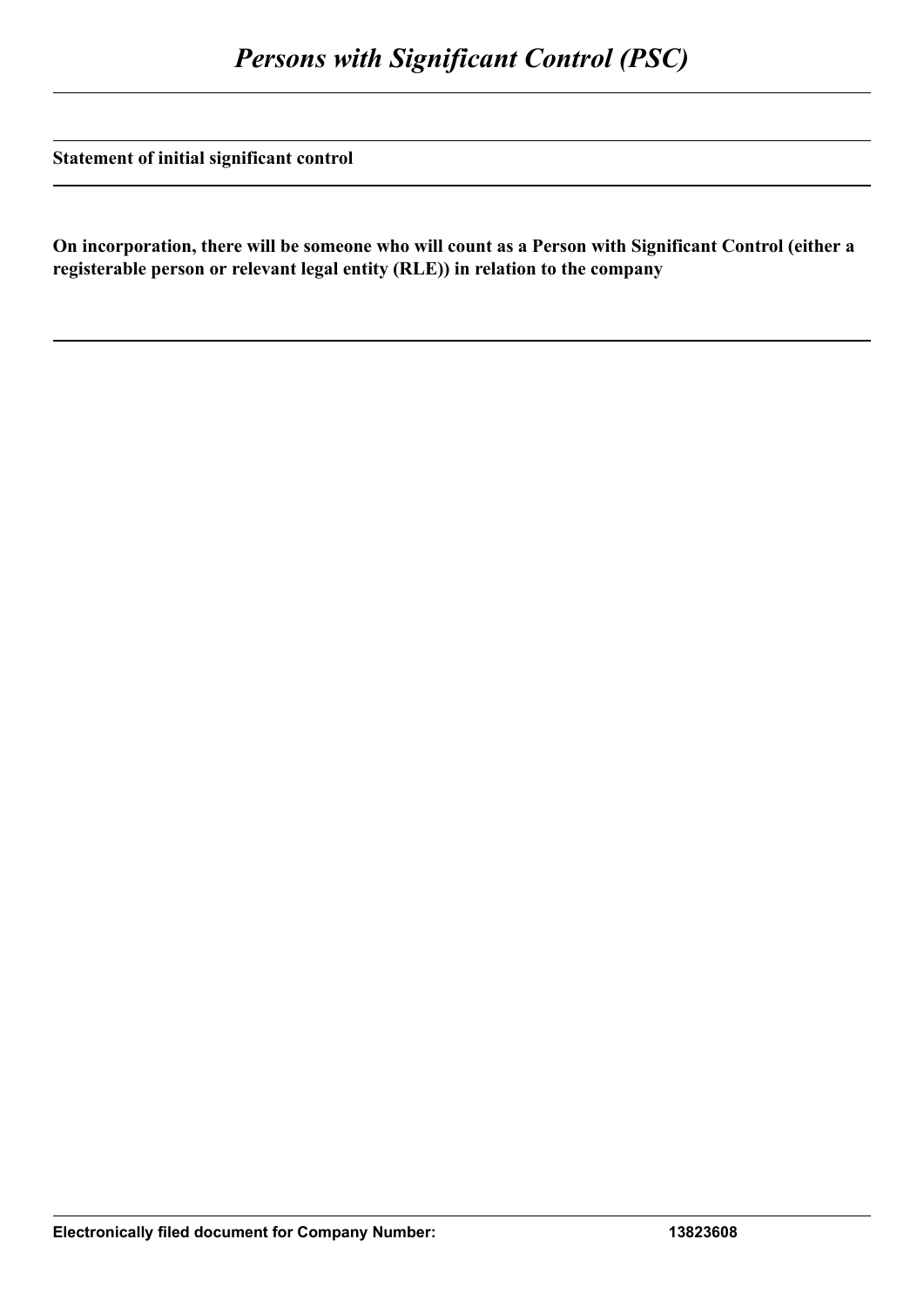*Names:* **JAMES CHAPMAN** *Country/State Usually Resident:* **UNITED KINGDOM** *Date of Birth:* **\*\*/10/1970** *Nationality:* **BRITISH**

*Service address recorded as Company's registered office*

*The subscribers confirm that each person named as an individual PSC in this application knows that their particulars are being supplied as part of this application.*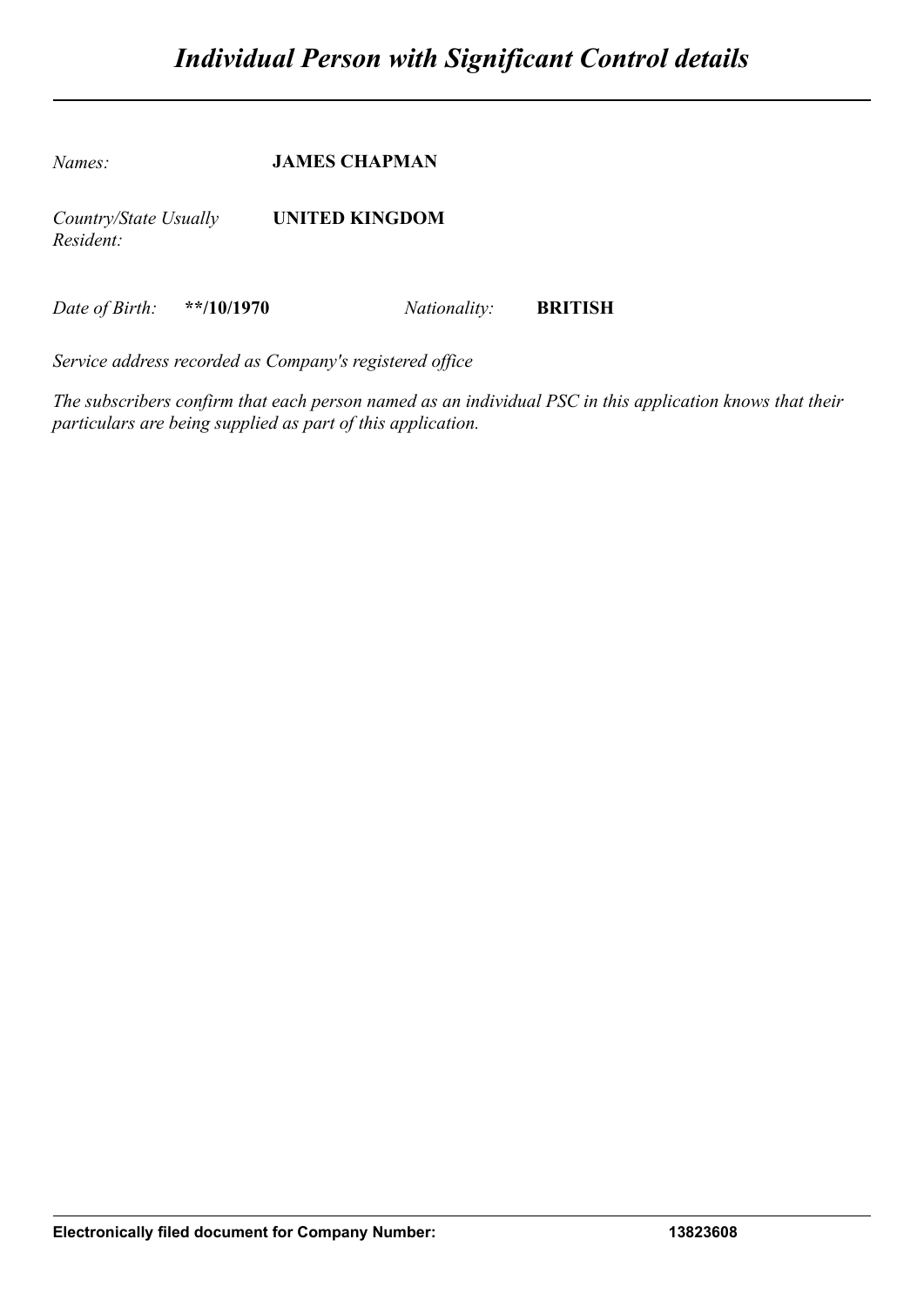| <b>Nature of control</b> | The person holds, directly or indirectly, 75% or more of the<br>voting rights in the company.                                  |
|--------------------------|--------------------------------------------------------------------------------------------------------------------------------|
| <b>Nature of control</b> | The person holds, directly or indirectly, 75% or more of the<br>shares in the company.                                         |
| <b>Nature of control</b> | The person has the right, directly or indirectly, to appoint or<br>remove a majority of the board of directors of the company. |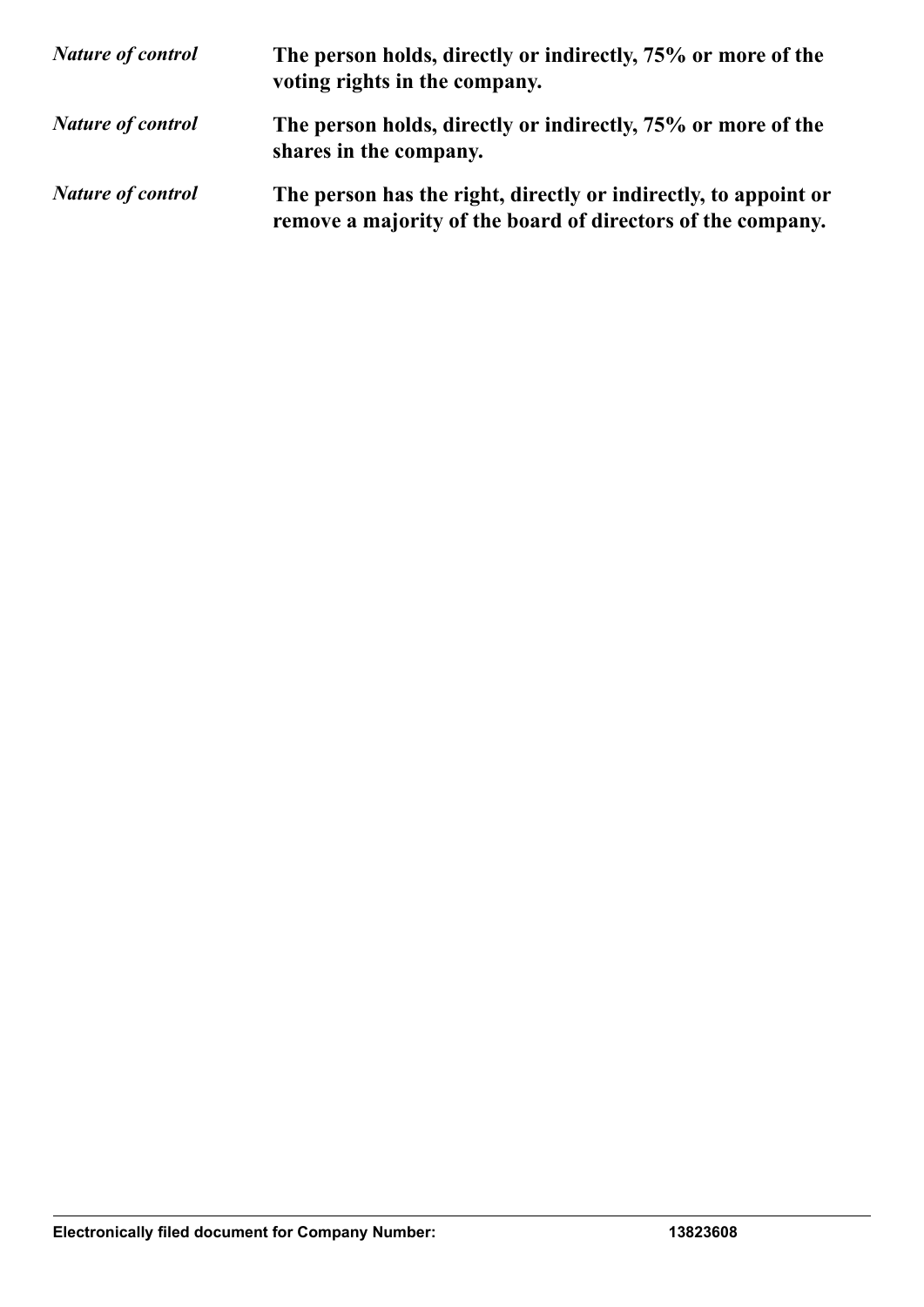*I confirm the requirements of the Companies Act 2006 as to registration have been complied with.*

*Authenticated* **YES**

*Name:* **JAMES CHAPMAN**

## *Authorisation*

*Authoriser Designation:* **subscriber** *Authenticated* **YES**